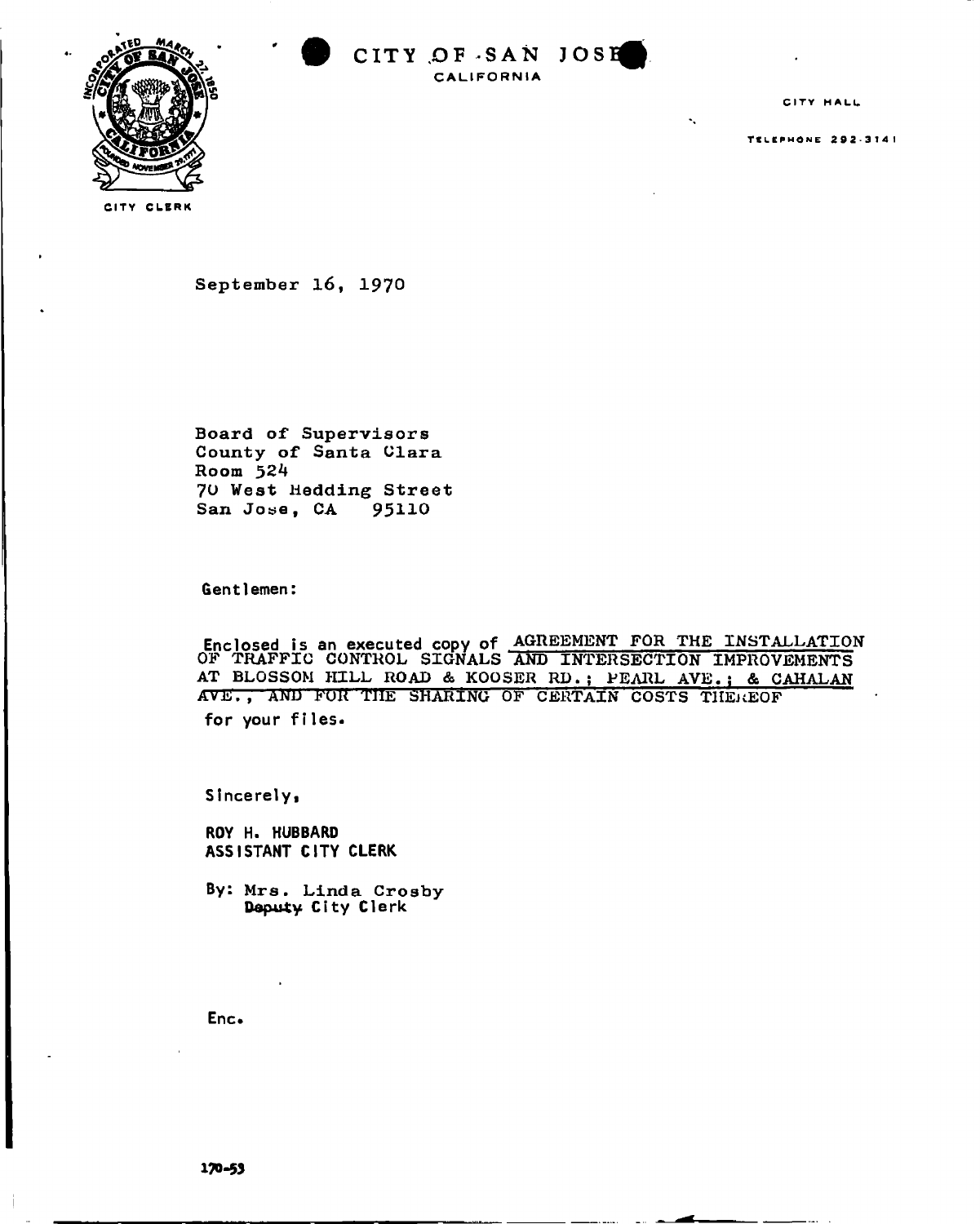Contractor<br>Cranty

' FPP:DCAjtc-6o 5/18/70

> AGREEMENT BETWEEN THE CITY OF SAN JOSE AND THE COUNTY OP SANTA CLARA FOR THE INSTALLA-TION OF TRAFFIC CONTROL SIGNALS AND INTER-SECTION IMPROVEMENTS AT THE INTERSECTIONS OF BLOSSOM HILL ROAD AND KOOSER ROAD, BLOSSOM HILL ROAD AND PEARL AVENUE, AND BLOSSOM HILL ROAD AND CAHALAN AVENUE, AND FOR THE SHARING OF CERTAIN COSTS THEREOF,

. *3%I33* 

AGREEMENT, **made and entered into thi s SEP 8 1970 day of**  , 1970, by and between the CITY OF SAN JOSE, a municipal corporation of the State of California, hereinafter called "City", and the COUNTY OF SANTA CLARA, a political subdivision of the State of California, hereinafter called "County";

### WITNESSETH:

WHEREAS, it is in the public interest that certain traffic control signals and intersection improvements be constructed at the intersections of Blossom Hill Road and Kooser Road, Blossom Hill Road and Pearl Avenue, and Blossom Hill Road and Cahalan Avenue, all of which shall be hereinafter referred to as the "Project"; and

WHEREAS, said Project is partly in the City of San Jose and partly in the unincorporated area of the County, and the City and County desire to share the costs of said Project; and

WHEREAS, it is in the best interest of orderly and economic construction practices to complete the Project through Joint action of the City and County and under a single construction contract awarded and administered by City;

covenants and agreements hereinafter set forth, and subject to the terms, conditions and provisions hereinafter set forth, the parties hereto do hereby agree as follows: NOW, THEREFORE, for and in consideration of their promises,.

to be prepared plans and specifications for said Project and shall submit said plans and specifications to County for County<sup>1</sup>s approval of such plans and specifications. Orig. - City Clerk, City of San Jose  $2 -$  Public Works  $-1 -$ 1. Plans and Specifications, City shall prepare or cause 1 - Finance 1 - County Counsel **SEP 8 1970**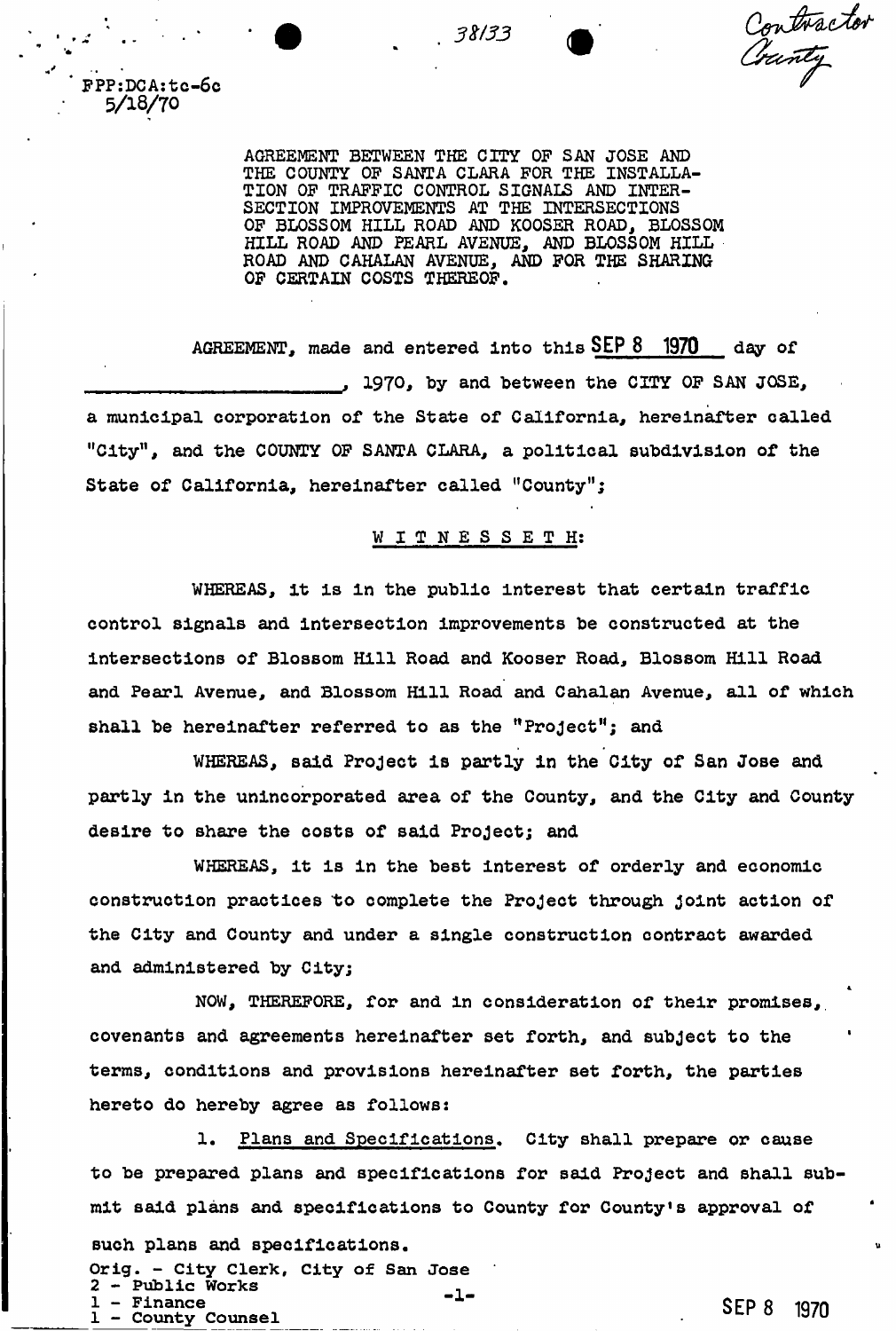Autura of Comeraces. Aftor County has approved the plant ౭. and Opecifications for said Project, City shall advertise for bids for conttruction of OOid Froject, mura a contract thorefor and supervise the contexuetion thereof to completion.

3. <u>Liubility Inturnado</u>. City agrood to require any comtrattor ongegod to porferm said Projoet to take out and maintain in full force and offret during the construction of said Project and until the acceptance of the said Project by City, a golicy of public liebility and property danago insurenco insuring City, its officers and employees, from and against any locs, cost or exponse arising out of or in any way connocted with the construction of said Project. The terms provisions and conditions of such policy shall be these which the City normally requires in commoction with the type of construction contemplated for said Project; proviété, houtver, thut City agrue to require such contrateor to news Connty, its officers und exployees, as co-insureds on such policy.

4. <u>Shoring of Cootes</u>. County oproos to pay for a portion of the construction cose of the Project as follows:

|                      | Locabion of Proposed Traffic Control<br><u>SAIMINI CAI AMERICACAON IS porquendo.</u> | County's Shure of Cost                                                     |
|----------------------|--------------------------------------------------------------------------------------|----------------------------------------------------------------------------|
| ATOB<br>A            | Dleasen Hill Road and Koosor Road                                                    | 40% of the construction<br>cost, not to oxecod<br><u>120,000.00</u>        |
| AFGO<br>$\mathbf{E}$ | Dlonom M11 Hoad and Foarl Avenuo                                                     | 16.73 of the conservetion<br>$\cos t_a$ not to creeed<br><u> 02.000.09</u> |
| Arog<br>g            | Dlosson Will Road and Caualan Avenue                                                 | 33.53 of the condtruction<br>$\cos \theta_0$ not to axcood<br>624,000.00   |

City shall pay the remaining construction costs of said Project.

Construction Coote, Ao uacd in this agreement, the torm 5.  $^\circ$ construction costs of said fro $\mu$ ot $^\circ$  shall mom the sum total of all com-Diruction costs and expenditures ando by City and/or County in connection with the said Project, including, but not limited to, engiseering coste tré ciponéos, costo uné oxponose of properation of the plane and sposifications, costs and expenses for inspection, publication, advertising and printing, costo of the construction contrest exerced by City for the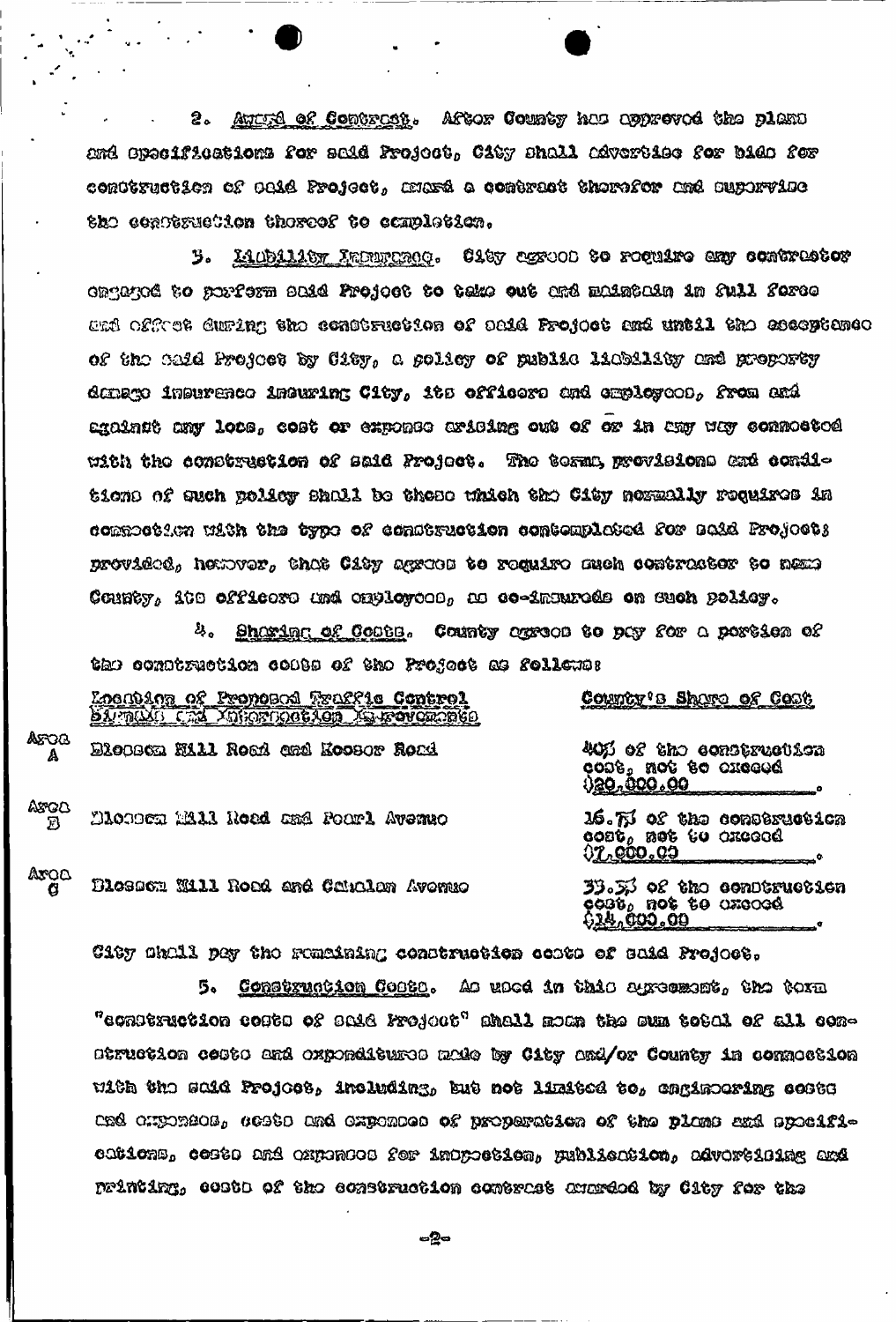oonotruction of ooid Freject, coots of extre werk authorized by City and Counter and coate of all materials not included in the contract price of tho paid conteruction contract.

6. Propamuont. Aftor the bids for the construction of said Project have been opanod and before the auasi of the contrast for the conotruction of baid Froject, County shall pay to City the sum of Thirty-Soven Theuschie, Five Mundred Dollars (037,500), the ameunt prosently obtimited to be in the County's share of the Project as cutlined in paragraya 4 haroof.

7. Mundi Asecunting to Upon completes of said Project, City Ohall pay the condtruction goste of said Project and shall, upon completica of said Froject, propere and furnion to County a final accumting of the total costs of said Froject. Said socounting shall show the final comstruction catto of said Project in 1ts entirety.

Adjuptment of Cootp. In the ovent that said accounting 8, Showt this the catinical Dun of Thirty-Soven Thouting, Five Eurirod Dollore (037,500), poid by County to City purcuant to paragraph 6 horoes, 10 1000 then the County's Ohero as outlined in percyclob 4 horoef, County sholl forthuith por to City the difference. In the event that the said acecumting ahowa that the audi optimated sum paid by County to City pur-Duent to pergyroph 6 horoef is more than the County's share as cutlined in percyren 4 horoe, City shall forthoith refund to County the difforonco. In any ovent, County's share shall not exceed Porty-One Thoucand Dollars (041,000.00).

Acquisition of Property. City agrees to acquire at its 9. otm cost and ouptate, all of the roal preparty required for the Project loortod within the City, und County agrees to asquire at its onn cost  $C$ né oxponCo, all of the roal proporty required for the Project losated within the unincorporetod aroa of County.

10. <u>Augorichich</u>. In the ovent of annoxation by City of any

⇔ ჭ⇔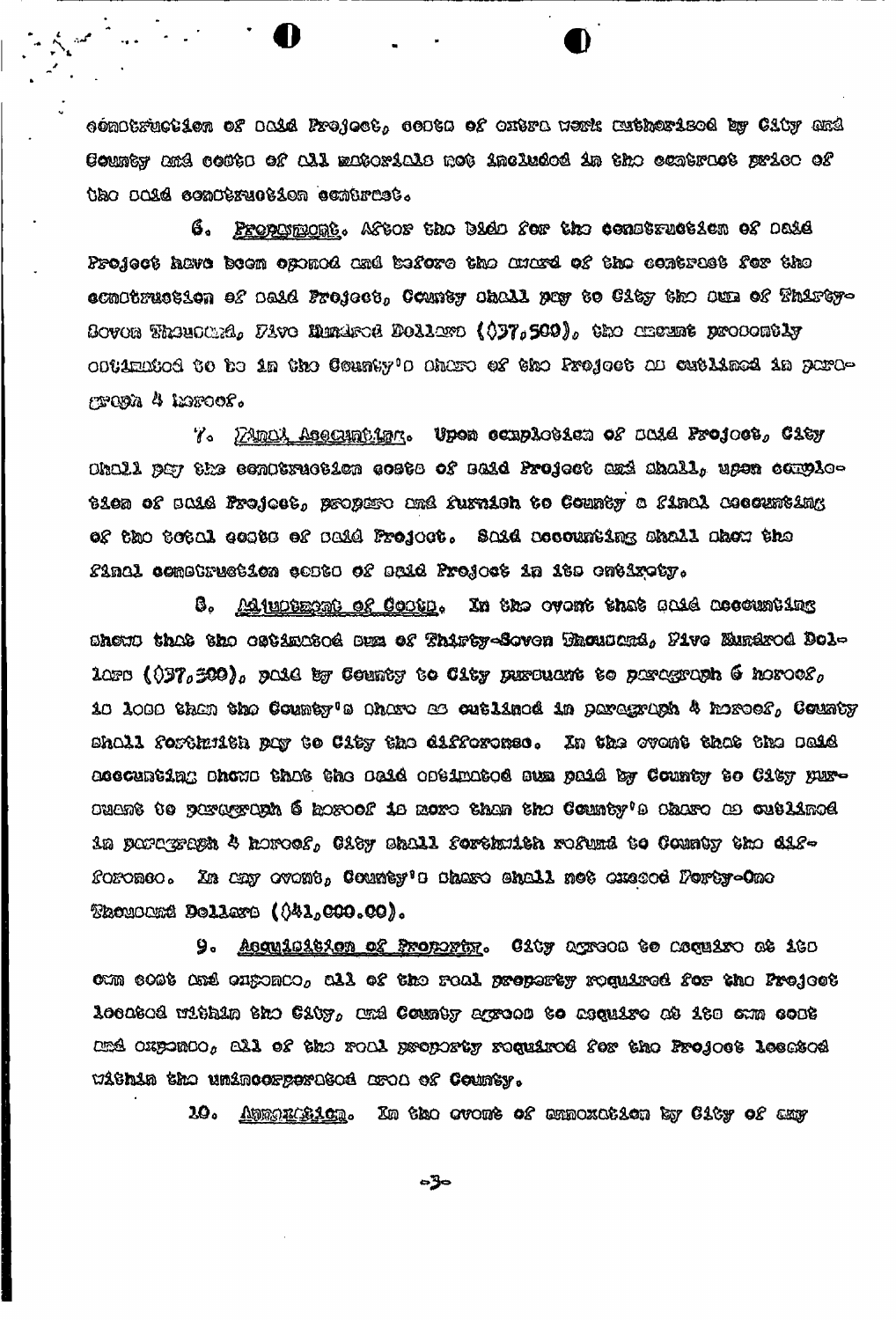portion of the Project before approval of the plans and specifications for said Project by County, City's share of the construction costs of the Project shall be calculated separately for each area of the Project, that is, for Area A, Area B and Area C as said areas are described in Paragraph 4 hereof, as hereinafter sot forth.

In the event any portion of Area A is annexed to  $\mathtt{City}_o$  then City's share of the construction costs for Area A shall be sixty percent (600) of the construction costs for Area A, plus that percentage the portion of Area A annexed bears to the total area of Area A. For the purpose of computing City's share of the construction costs of said Area A<sub>p</sub> the following formula shall be used:

# **Portion of Area A annexed**<br>total area of Area A

X 100 a Percentage of Area A Annexed  $60\%$ , plus percentage of Area A annexed times the total construction costs of Area A equals City's share of the total construction costs coots of Area A equals City's share of the total construction costs

of Area A. City's share of the construction costs for Area B shall be cighty-three and three tenths percent (83.3%) of the construction costs for Area B, and throe tenths percent (83.3\$) of the construction costs for Area B, plus that porccntagc the portion of Area B annexed bears to the total area of Area B. For the purpose of computing City's share of the con« struction costs of said Area B, the following formula shall be used:<br>Portion of Area B annoxed total area of Area B X 100 a Percentage of Area B Annexed  $63.3\%$ , plus percentage of Area B annexed times the total construction

coats of Area B equals City's share of the total construction costs of Area B.

of Area B» City's share of the construction costs for Area C shall be sixty-six and seven tenths percent (66.7%) of the construction costs for Area C, plus that percentage the portion of Area C annexed bears to the total

╺┪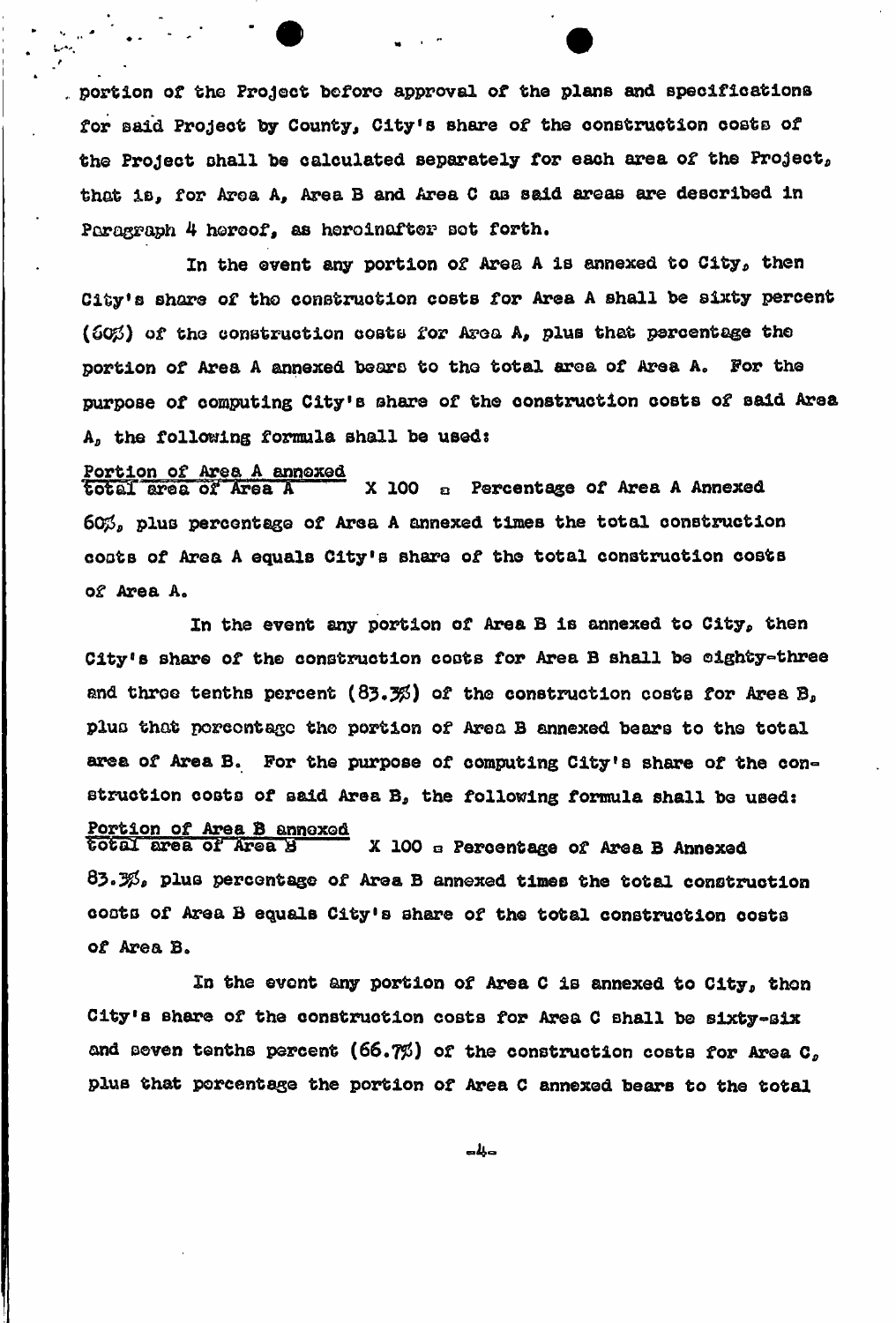of Aroa C. For the purpose of computing City's share of the comstruction conte of baid Aron C, the following formula shall be used:

<u>Portion of Arca C annexod</u><br>COCAL Arca Of Arca C X 100 x Portocatego of Area C Annexed  $66.7\%$ , plus porcontago of Aron C ammoxed times the total construction esten of Arca C oqualo City's share of the total construction costs of Area C.

In the overt that a contract is not anarded 11. <u> Zoxulootion.</u> grier to July 1, 1971, the terms of this contract shall be void.

WITNEDS THE EXECUTION HEABOF the day and your first hereinabevo not forth.

APPROVED AS TO FORE!

Donald C. Atkinson Ulvlsion Chicf Attornoy

AFTEST:

**PRANCIS DEREINER**  $\alpha$ 

AFFROVED AS TO nes

**ANGERI** 

YOON FULLON, CLOSK OF  $\mathfrak{su}_2$ BOURG OF Supervisors Donald M. Rains Assistant Clerk Board of Supervisor()

CITY OF SAN JOSE, a municipal corporation

Bw Mayor

THOMAS W. FLETCHEE And By "C1&y"

COUNTY OF SANTA CLARA, a political subdividíon

ফ্রি Chairman, Moard of Suporvisor6

 $\mathbb{Z}_{\!0}$ **FILLET** "County"

-5−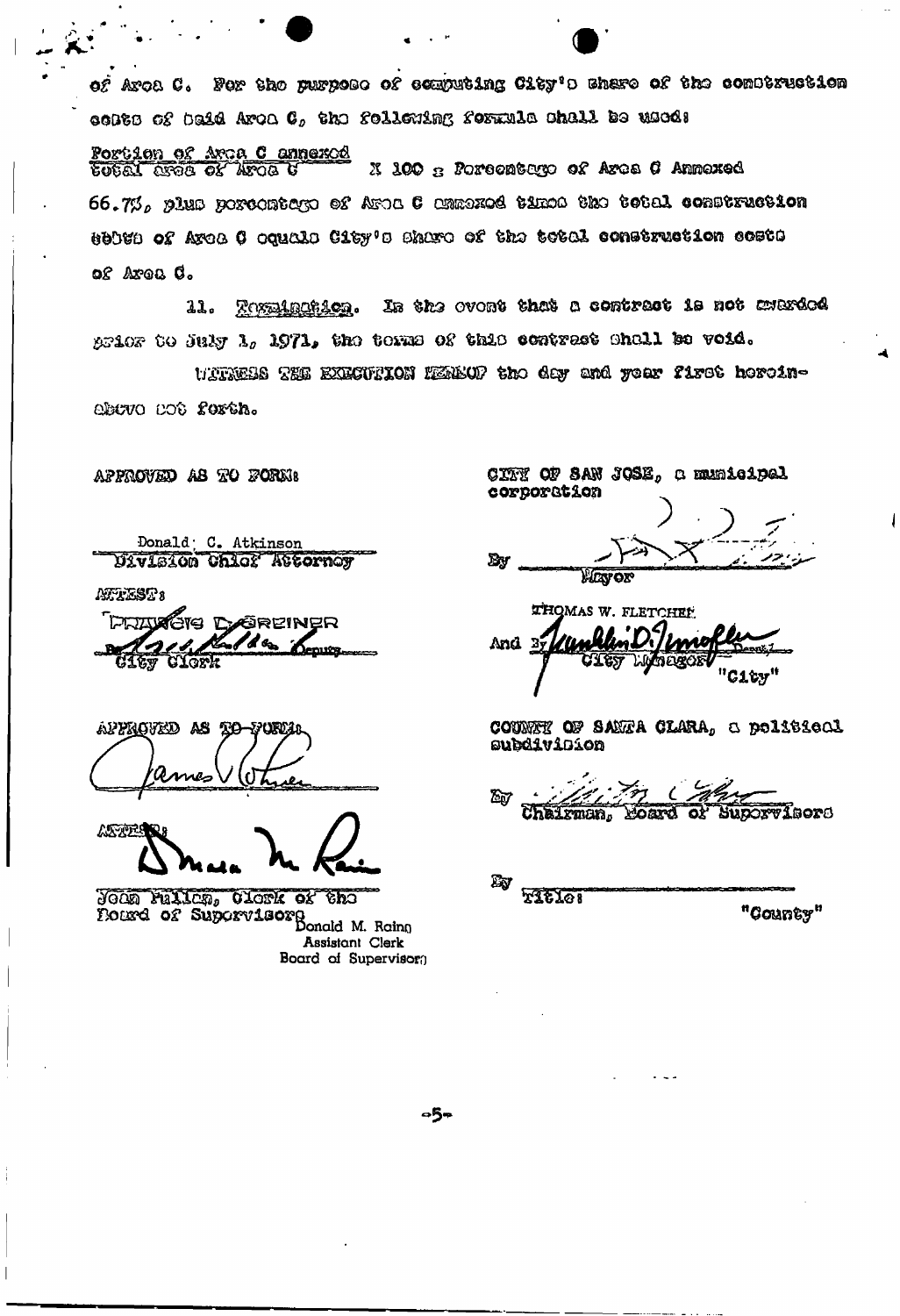September 8, 1970

 $\uparrow$ 

atto: Judith C. Hass, Dep. City Elerki City eferk

City of San Jose 801 N. First St. San Jose, Ca. 95110

Subject: Agreement between the City of San Jose and the County of Santa Clara for the installation of traffic control signals and intersection improvements at the intersections of Blossom Hill Road and Kooser Road, Blossom Hill Road and Pearl Avenue, and Blossom Hill Road and Cahalan Avenue, and for the sharing of certain costs thereof.

Gentlemen:

Enclosed are two copies of the subject agreement between the County of Santa Clara and the City of San Jose. The Board of Supervisors at its regularly scheduled meeting on September 8, 1970, approved this agreement on behalf the the County.

Please execute both agreements and return a fully executed copy to our office. The original agreement is for your records.

Very truly yours,

BOARD OF SUPERVISORS Mrs. Jean Pullan, Clerk

Drina Collins Deputy Clerk

dc

Enclosures: 2<br>Cc: PWto, Cc, finance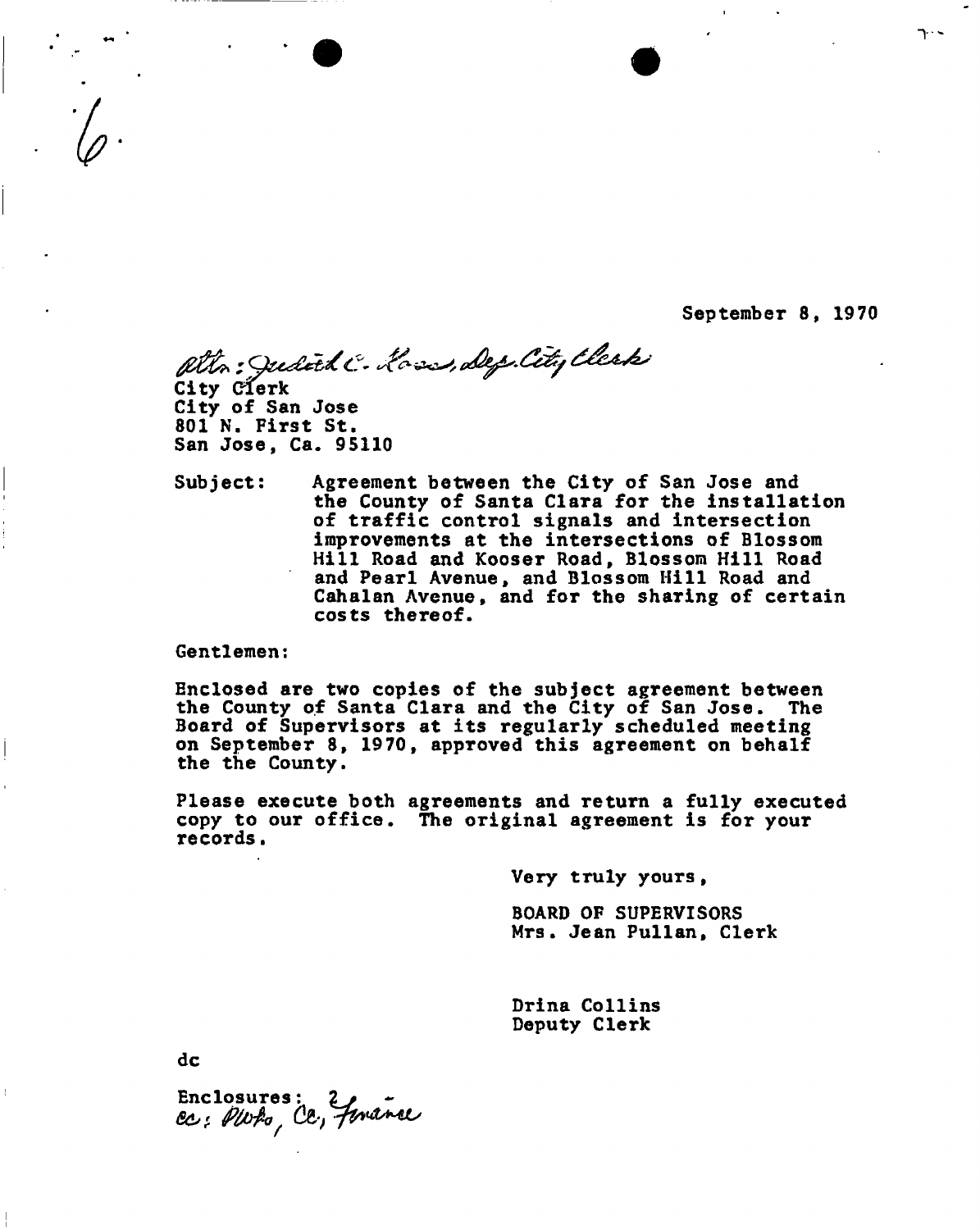| <b>WHITE</b>  | — Controller              |                      |
|---------------|---------------------------|----------------------|
| <b>CANARY</b> |                           | - County Executive   |
| <b>PINK</b>   |                           | - Contral Service or |
|               | GOLD, ROD-County Engineer |                      |
| <b>GREEN</b>  | $-$ File                  |                      |

| No( | 7400 haq baa xaa maray soo soo soo soo soo soo soo iy <del>y</del> |
|-----|--------------------------------------------------------------------|
|-----|--------------------------------------------------------------------|

б.

## **BOARD OF SUPERVISORS** SANTA CLARA COUNTY

#### September 8, 1970 **DATE......**

# Cost-Sharing Agreement<br>The following  $\overline{\text{WHWHM}}$  and  $\overline{\text{WHWHM}}$

| Board of Supervisors at a meeting held: |                                                                                                                                                                                                                                                                                                                                                                                                                |                                             |
|-----------------------------------------|----------------------------------------------------------------------------------------------------------------------------------------------------------------------------------------------------------------------------------------------------------------------------------------------------------------------------------------------------------------------------------------------------------------|---------------------------------------------|
|                                         | September 8                                                                                                                                                                                                                                                                                                                                                                                                    | <del>------------------------</del> , 19.70 |
|                                         | Cost-Sharing Agut. between the City of San Jose & the<br>EGURTy <sup>to</sup> or sunta Clara for the Installation of traffic control signals<br>& intersection improvements at the intersections of Blossom Will Rd. &<br>Hooser Rd., Blosson Hill Rd. G Pearl Ave., G Blosson Hill Rd. 8 Cahalan<br>For the amount of \$ Seq Agreement, Manual Manual Manual Manual Manual Manual Manual Manual Manual Manual | Ave.                                        |
|                                         | Soc Agreement.                                                                                                                                                                                                                                                                                                                                                                                                 |                                             |
|                                         |                                                                                                                                                                                                                                                                                                                                                                                                                |                                             |

Donald M. Rains **XMAX XPORAXXX** Assistant Clerk of the Board

 $DMR:dc$ 

Ī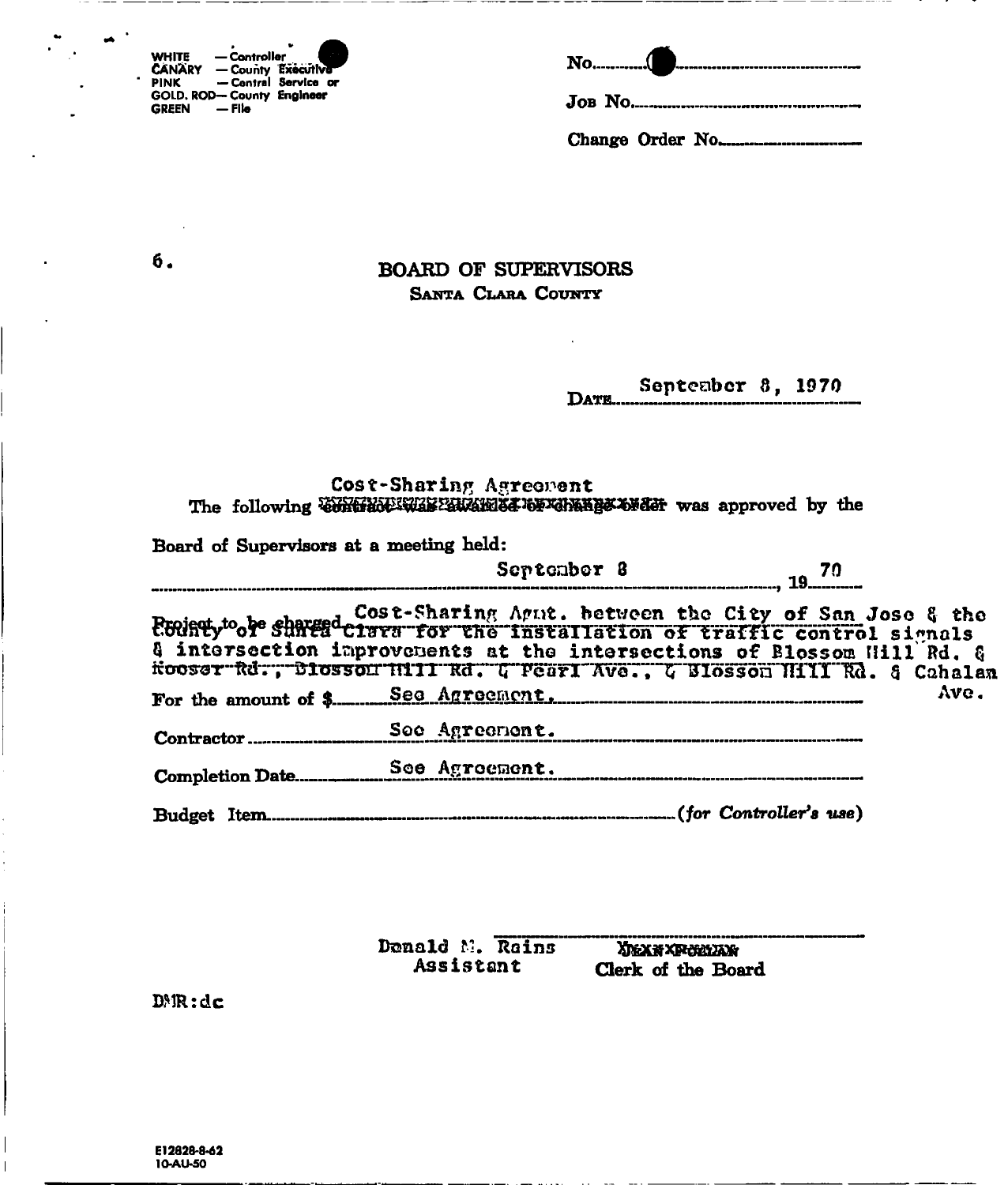FPPsDCA: tc-B 5/18/70

\*

### RESOLUTION NO. 38133

 $\cdot$   $\cdot$ 

RESOLUTION OP THE COUNCIL OP THE CITY OF SAN JOSE AUTHORIZING THE MAYOR AND CITY MANAGER TO EXECUTE AN AGREEMENT WITH THE COUNTY OP SANTA CLARA PROVID-ING FOR THE INSTALLATION OP TRAFFIC CONTROL SIGNALS AND INTERSECTION IMPROVEMENTS AT THE INTERSECTIONS OF BLOSSCH HILL ROAD AND KOOSER ROAD, BLOSSOM HILL ROAD AND PEARL AVENUE AND BLOSSOM HILL ROAD AND CAHALAN AVENUE, AND FOR THE SHARING OF COSTS THEREOF.

*\** 

BE IT RESOLVED BY THE COUNCIL OF THE CITY OF SAN JOSE:

SECTION 1. The Mayor and City Manager of the City of San Jose are hereby authorized and directed to execute, on behalf of the City of San Jose, that certain agreement between the City of San Jose, hereinafter referred to as "City", and the County of Santa Clara, hereinafter referred to as "County", namely, "Agreement Between the City of San Jose and the County of Santa Clara For the Installation of Traffic Control Signals and Intersection Improvements at the Intersections of Blossom Hill Road and Kooser Road, Blossom Hill Road and Pearl Avenue, e and Blossom Hill Road and Cahalan Avenue, and For the Sharing of Certain Costs Thereof", form dated  $\frac{13}{70}$ , a copy of which is on file in the office of the City Clerk, and to wnich reference is hereby made for full particulars.

Said agreement provides that City and County will share in the construction costs of installing traffic control signals and intersection improvements at the intersections of Blossom Hill Road and Kooser Road, Blossom Hill Road and Pearl Avenue, and Blossom Hill Road and Cahalan Avenue, which shall hereinafter be referred to as the "Project". Said agreement provides that City will prepare the plans and specifications for the Project, award a contract for the Project and supervise the construction thereof to completion.

SECTION 2. The Director of Public Works is hereby authorized to carry out the terms and provisions of said agreement and to'expend such sums of money as are necessary to meet City's obligations under

 $-1$   $-$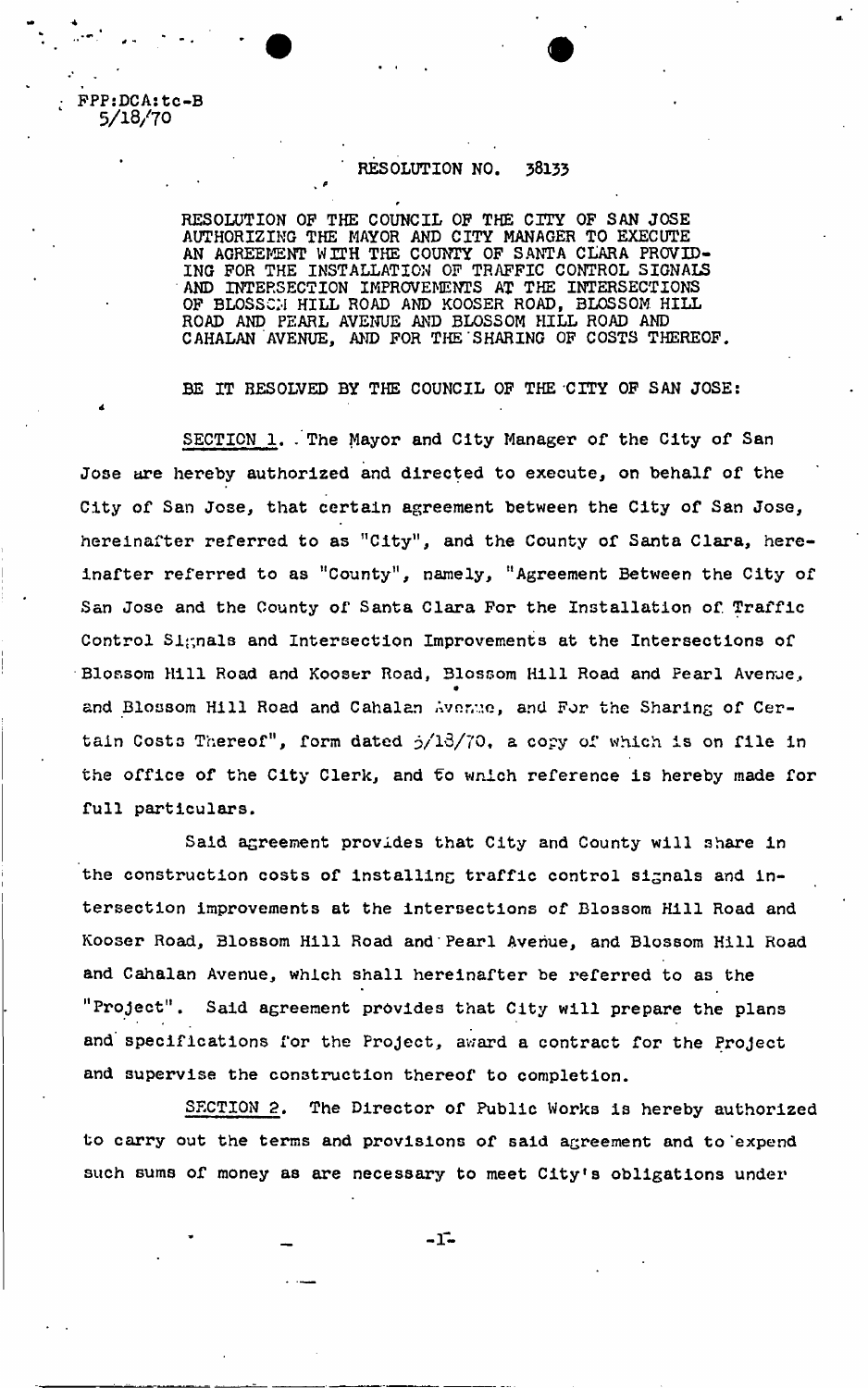said' agreement from moneys properly appropriated therefor from the 1966 *J*  Traffic Improvement Bond Fund.

ADOPTED this  $\frac{17t}{\text{day of}}$  day of  $\frac{1970}{\text{day}}$ , 1970, by the following vote:

| AYES:   | Councilmen -<br>٠                   | Colla, Goglio, Gross, Mineta, Shaffer,<br>and James                  |
|---------|-------------------------------------|----------------------------------------------------------------------|
| NOES:   | $Count1$ men $-$                    | None<br>٠                                                            |
| ABSENT: | Councilmen $-$                      | $\cdot$<br>Hays                                                      |
|         | $\ddot{\phantom{1}}$<br>$\bullet$ . | $\mathcal{F}(\mathcal{F}_\mathbf{a})$ , and $\mathcal{F}_\mathbf{a}$ |

-2-

Mayor Ronald R. James

ATTEST:

City Clerk Francis L. Greiner

**The attached is a full, true and correct copy of the original now on file in my office.** 

**ATTEST:** 

**Francis L. Greiner, City. Clerk of the City of San Jose, Calif.**  By: *University* C. Know Deputy Date<sup>&</sup>:

**Form No. 170-40** 

Void if detached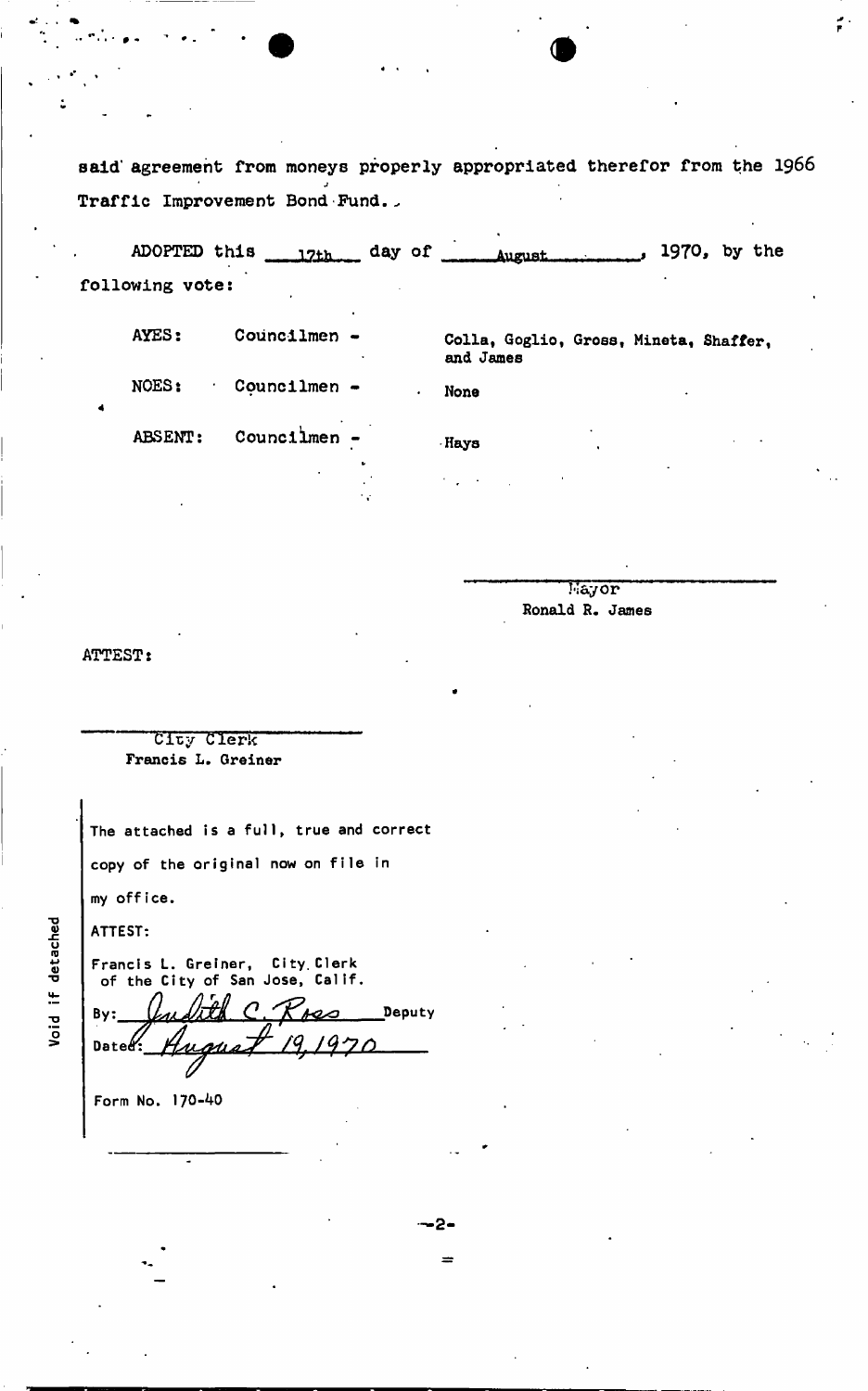|            | County of Santa Clara                                                                                                                       |             | Department of Public Works<br><b>County Office Building</b><br>20 West Hedding Street<br>San Jose, California 95110 |
|------------|---------------------------------------------------------------------------------------------------------------------------------------------|-------------|---------------------------------------------------------------------------------------------------------------------|
| California | TRANSMITTAL MEMORANDUM                                                                                                                      |             | S.D.                                                                                                                |
|            | Page of                                                                                                                                     | DATE:       | August 24, 1970                                                                                                     |
| FOR:       | BOARD OF SUPERVISORS AGENDA OF                                                                                                              | September 8 | 1970                                                                                                                |
| FROM:      | MONTINI, ENGINEERING, PUBLIC WORKS                                                                                                          |             |                                                                                                                     |
| TITLE:     | CITY OF<br><b>SAN</b><br>JOSE FOR THE<br>AGREEMENT<br>THE.<br><b>WTTH</b><br>TRAFFIC CONTROL SIGNALS AT THE INTERSECTIONS OF BLOSSOM<br>OF. |             | INSTALLATION                                                                                                        |

### DESCRIPTION:

The attached agreement provides for the installation of traffic signals on Blossom Hill Road at the Kooser Road, Pearl Avenue .and Cahalan Avenue intersections. The project will also include minor roadway widening of Blossom Hill Road in the vicinity of Kooser Avenue to provide four lanes of traffic.

HILL ROAD WITH KOOSER ROAD, PEARL AVENUE AND CAHALAN AVENUE

The estimated cost of the County's share of the project is \$37,500 with a maximum limit of \$41,000. Funds are available in the FY 1970-71 budget.

Approval is recommended.

Upon execution of the Agreement by the Board, please submit an executed copy of the Agreement to the City Clerk of the City of San Jose.

LM:ARM:vlh

attachments

| APPROVED:                                              | JAMES POTT | HOWARD CAMPEN |   |
|--------------------------------------------------------|------------|---------------|---|
| <b>AGENDA DATA:</b>                                    | DATE:      | BOARD ACTION: | m |
| $\overline{\overset{\circ}{\mathcal{Q}}}$ 755 REV 2/69 | ITEM NO:   |               |   |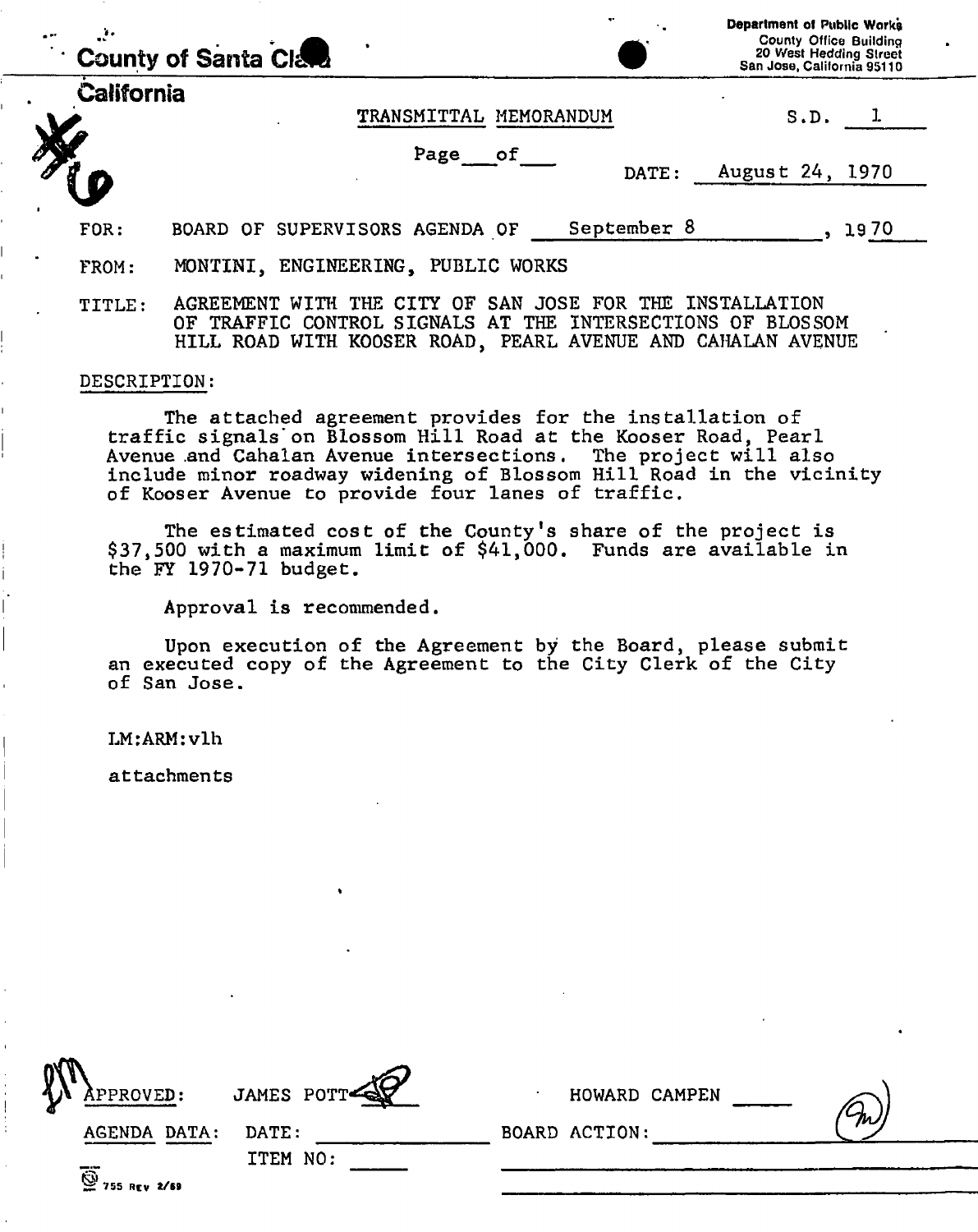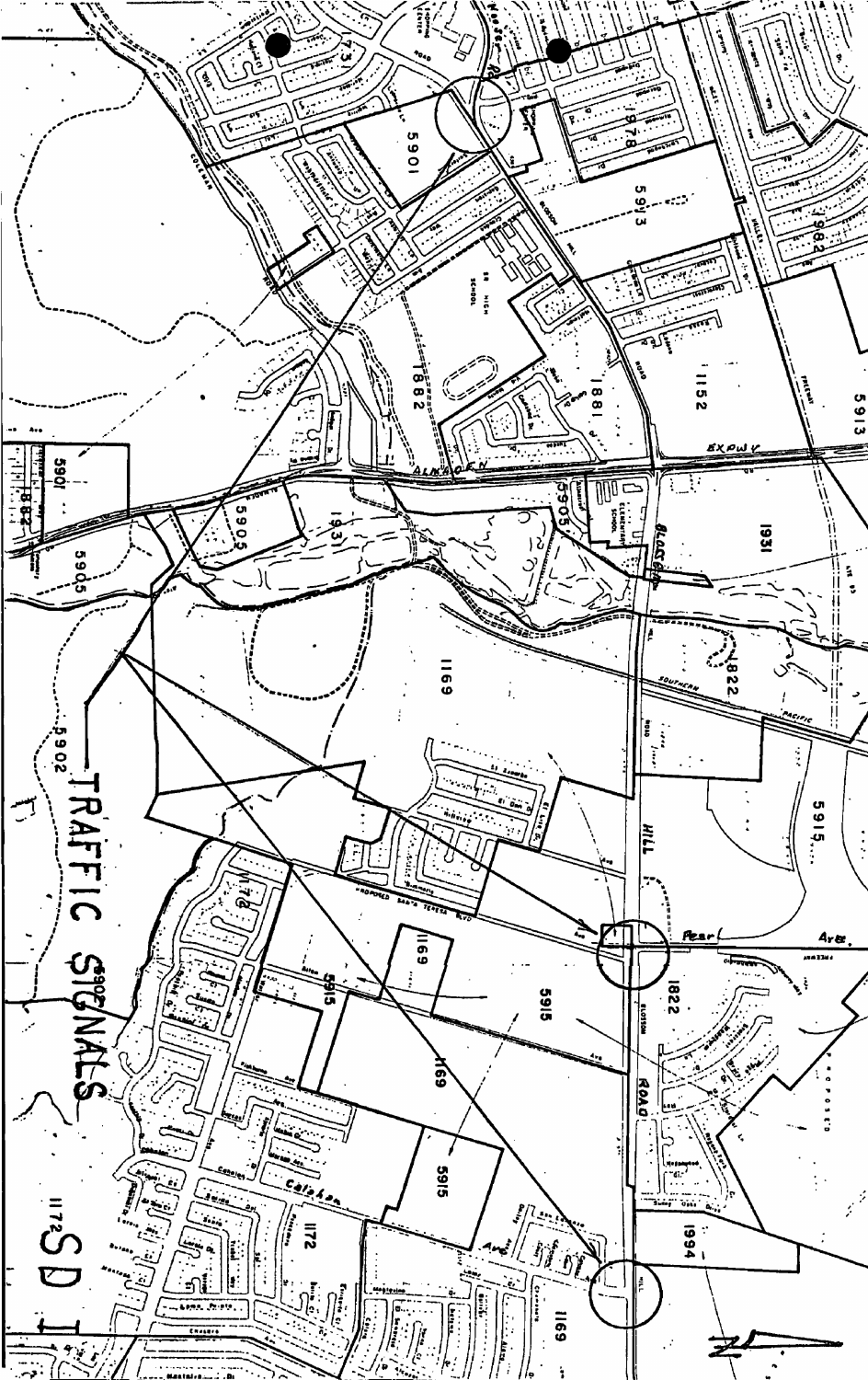



|                  |                                | <b>FROM</b>                               |                      |            |      |
|------------------|--------------------------------|-------------------------------------------|----------------------|------------|------|
|                  | <b>Public Works Department</b> |                                           | Board of Supervisors |            |      |
|                  | <b>RISUBJECT</b>               |                                           |                      | DATE       |      |
| <b>ALIA ORIE</b> |                                | Agreement with San Jose - Traffic Control |                      | 0מ<br>Aua. | 1970 |

Signals and Intersection Impvts.

Please review this agreement and return all papers with your recommendation to the Board of Supervisors.

**Thank** you,

Eilen Owen

Attachments - letter and agreement (with City resolution)

REOBDcn # 963074 @ 26 REv 1»/69